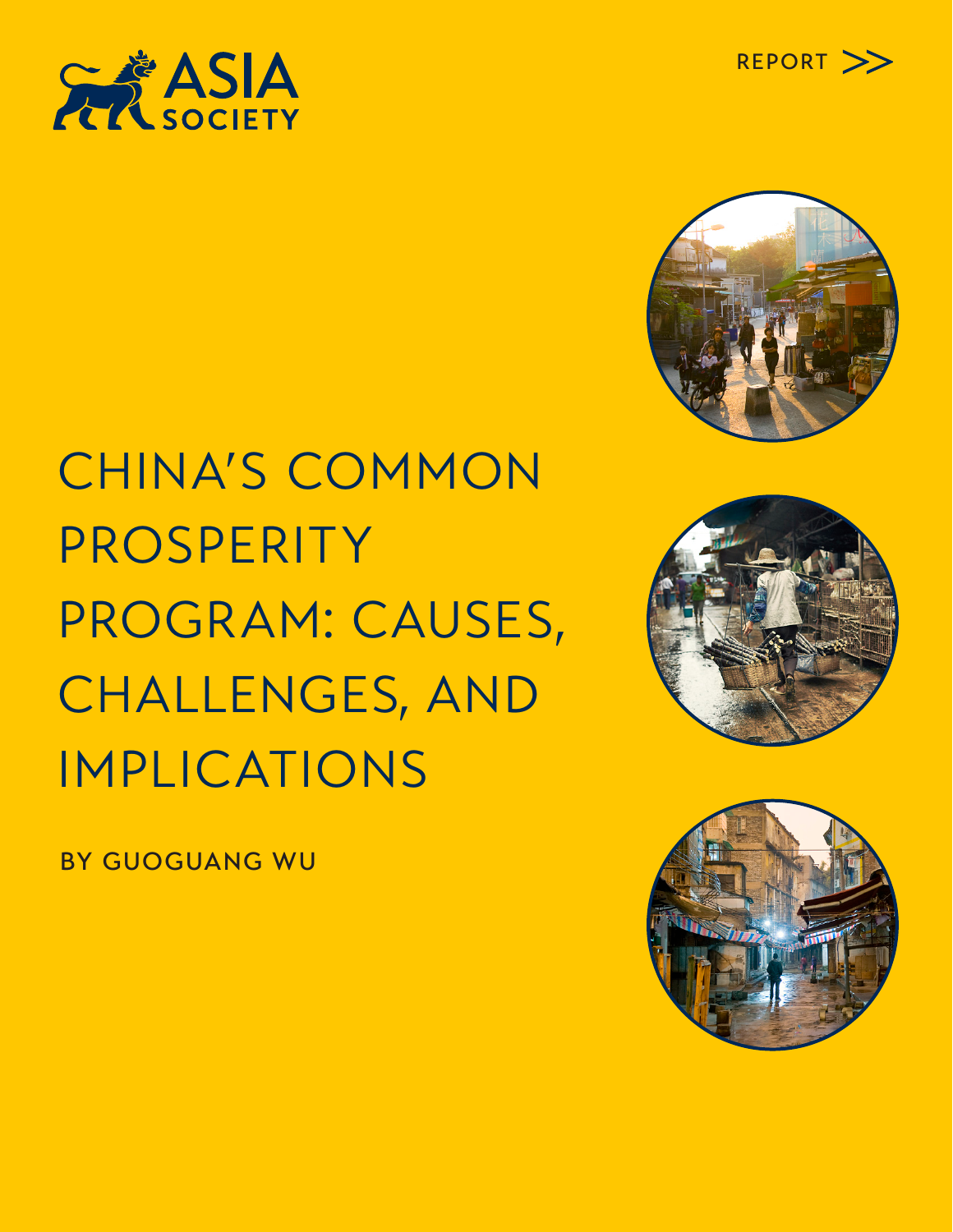China's Common Prosperity Program: Causes, Challenges, and Implications

**BY GUOGUANG WU**

A REPORT OF THE ASIA SOCIETY POLICY INSTITUTE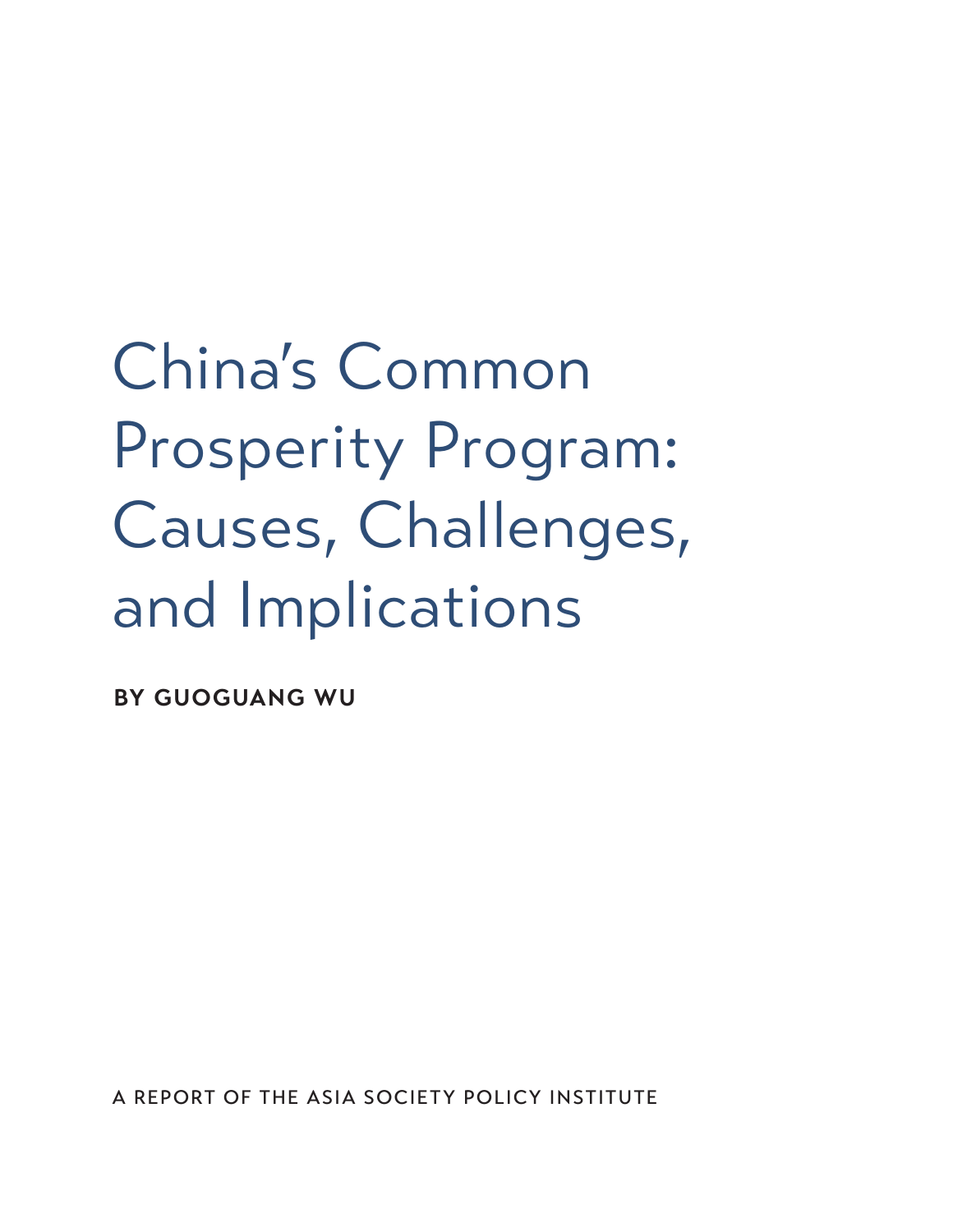

With a solution-oriented mandate, the Asia Society Policy Institute (ASPI) tackles major policy challenges confronting the Asia-Pacific in security, prosperity, sustainability, and the development of common norms and values for the region. The Asia Society Policy Institute is a think- and do-tank designed to bring forth policy ideas that incorporate the best thinking from top experts in Asia and to work with policymakers to integrate these ideas and put them into practice.

#### ABOUT THE AUTHOR

**GUOGUANG WU** is Senior Fellow on Chinese Politics at the Asia Society Policy Institute. He is a professor in the Department of Political Science at the University of Victoria, Canada, where he is also concurrently professor in the Department of History and chair in China & Asia-Pacific Relations at the Centre for Asian Pacific Initiatives. He specializes in comparative politics, global/comparative political economy, and the Global South (China, Hong Kong, Taiwan). He is the author of four books, which include two major research monographs: *Globalization against Democracy: The Political Economy of Capitalism after Its Global Triumph* (Cambridge University Press, 2017), and *China's Party Congress: Power, Legitimacy, and Institutional Manipulation* (Cambridge University Press, 2015). Dr. Wu has a Ph.D. in politics from Princeton University.

This project was made possible with support from The Rockefeller Foundation.



The Asia Society Policy Institute and the Asia Society take no institutional positions on matters of public policy and other issues addressed in the reports and publications they sponsor. All statements of fact and expressions of opinion contained in this report are the sole responsibility of its authors and may not reflect the views of the organization and its board, staff, and supporters.

© 2022 The Asia Society. All rights reserved.

**THE ASIA SOCIETY POLICY INSTITUTE**

**Web:** AsiaSociety.org/Policy-Institute **Twitter:** @AsiaPolicy **Facebook:** Facebook.com/AsiaPolicy **Email:** policyinstitute@asiasociety.org

**NEW YORK** 725 Park Avenue, New York, NY 10021 +1 212 288 6400

**WASHINGTON, D.C.** 1779 Massachusetts Avenue NW, Suite 805 Washington, D.C. 20036 +1 202 833 2742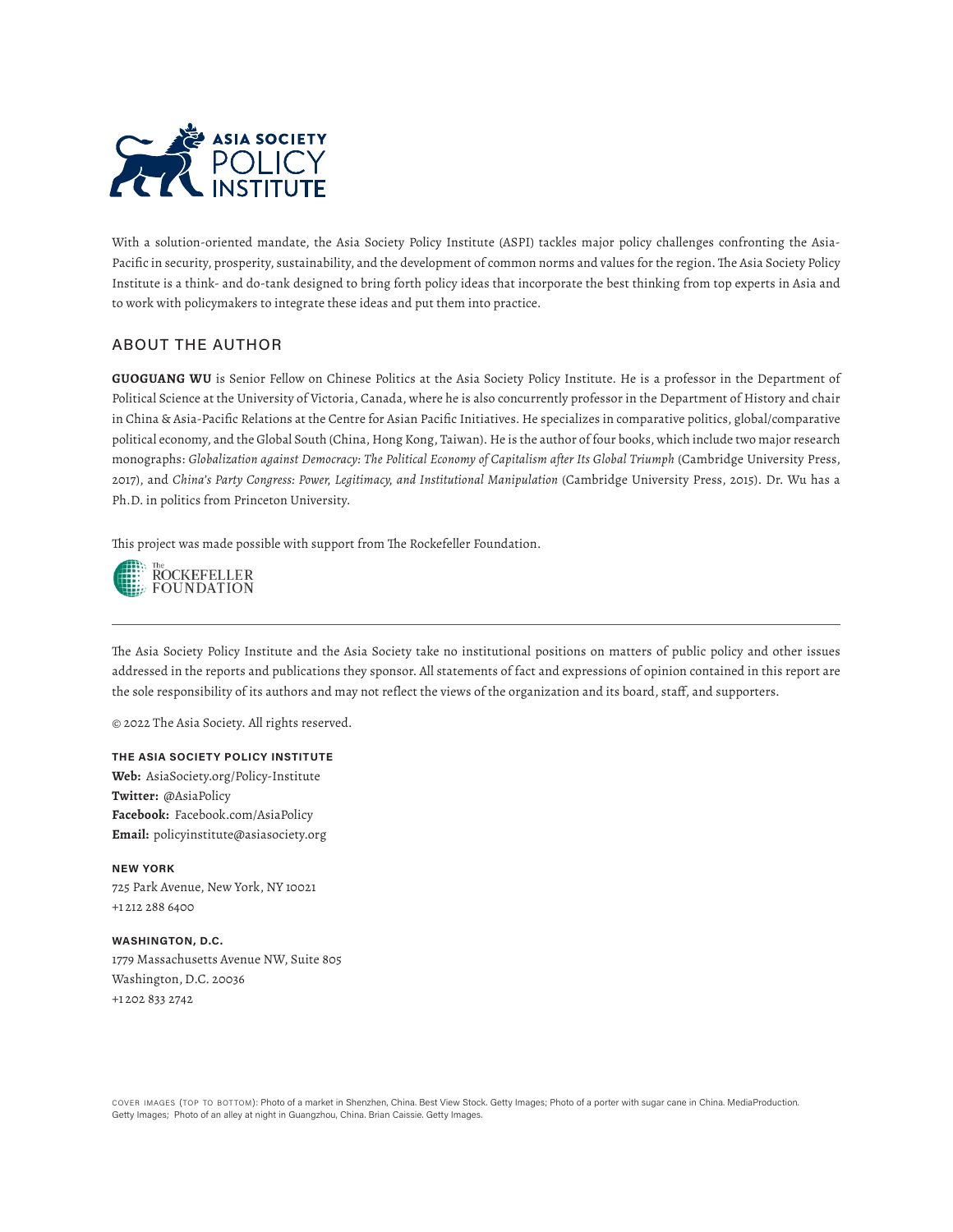# **CONTENTS**

| <b>EXECUTIVE SUMMARY</b>                                                                                         | 5              |
|------------------------------------------------------------------------------------------------------------------|----------------|
| TACKLING INEQUALITIES: "Common Prosperity" as<br>a Strategy for the Next Stage of China's Development            | $\overline{7}$ |
| LEGITIMIZING LEADERSHIP: Political and Ideological<br><b>Considerations behind Common Prosperity</b>             | 9              |
| <b>ESTABLISHING THE SUPERIORITY OF THE</b><br>"CHINA MODEL": The Global Ambitions of<br><b>Common Prosperity</b> | 11             |
| <b>GRANDIOSE PICTURES, INADEQUATE MEASURES:</b><br><b>Can China Actually Achieve Common Prosperity?</b>          | 12             |
| <b>INTRINSIC CONTRADICTIONS: Dilemmas and</b><br><b>Challenges for the Common Prosperity Program</b>             | 16             |
| YOUR DONATION, MY CONTROL:<br><b>Common Prosperity's Implications for Philanthropy</b>                           | 18             |
| <b>CONCLUSIONS</b>                                                                                               | 20             |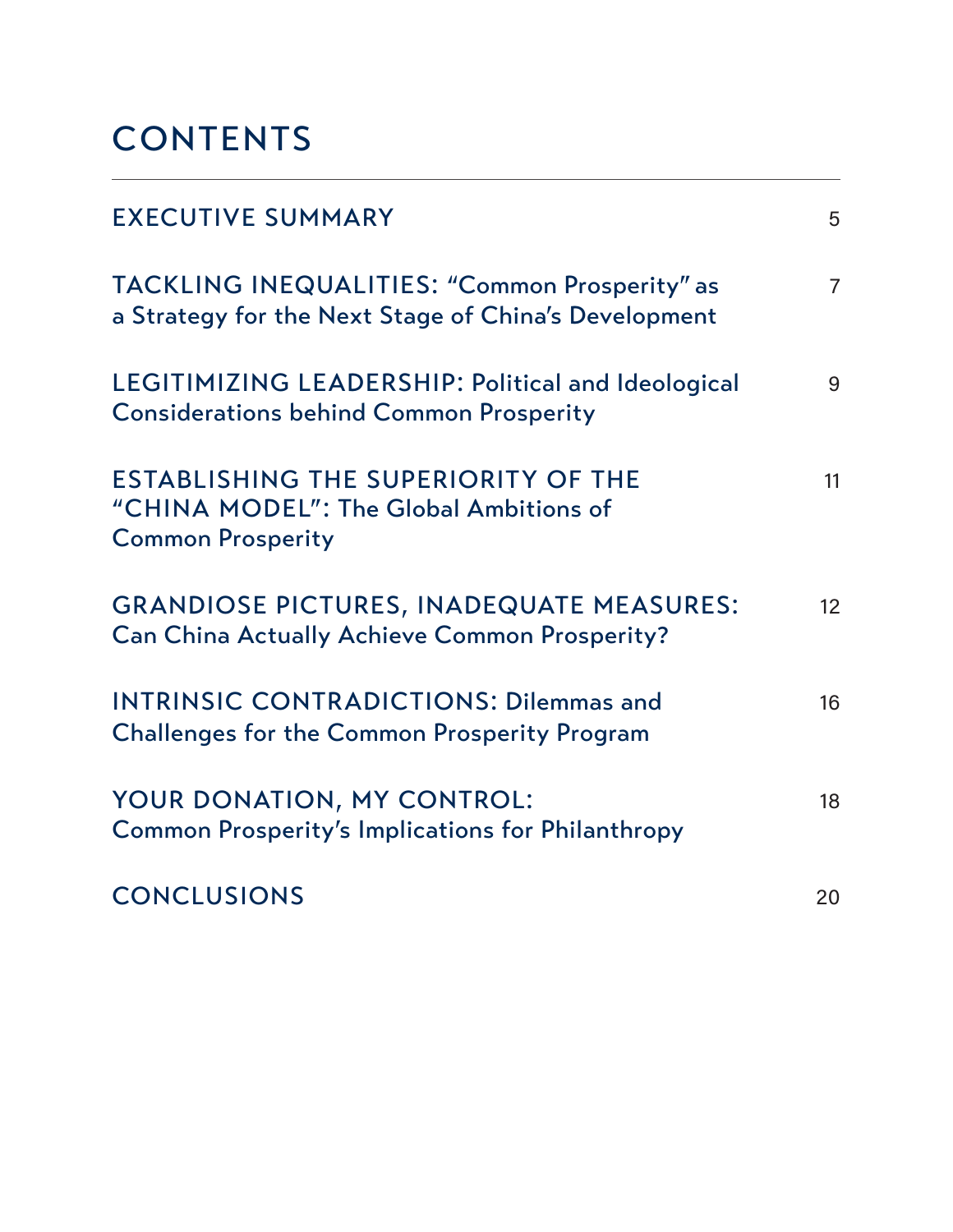## EXECUTIVE SUMMARY

**This paper analyzes the "common prosperity" campaign,** which has been promoted by Chinese President Xi Jinping as a major domestic policy priority since the start of 2021. It does so from three analytic angles. First, it asks the following question: Why has Xi so urgently and emphatically advocated for common prosperity during the past two years? That is, what are the true motivations and the goals of Xi and the Chinese Communist Party in highlighting this program? Second, what specific policies and measures have so far been proposed to implement the common prosperity program, and how feasible are these policies (including those already in practice, those in the proposal stage, and those that are prospective ideas) for achieving those goals? And third, how will the common prosperity program and corresponding principles and policies specifically affect the development and operation of the philanthropic and nongovernment sectors in China?

#### **Key Findings**

Regarding the first angle, this paper argues the following:

- **1.** The common prosperity campaign tries to provide a vision and strategy for China's development over the next decades by targeting various inequalities as priorities to overcome, primarily income inequalities among social groups, urban-rural inequalities, and regional disparities—all of which are major challenges to China's goal of entering the ranks of middle-income nations while navigating a slowdown in macroeconomic growth (escaping the "middle-income trap").
- **2.** The common prosperity campaign is most significantly a political—in fact, a populist strategy to revitalize the roots of communist ideology in China. It is intended to bolster the Chinese Communist Party's legitimacy and internally justify a series of policies and since Xi came to power, prominently including anti-corruption campaigns, limiting the power of big private business players, and further promoting the state sector—all aimed at strengthening Xi's personal authority within the party-state and over Chinese society..
- **3.** It also aims to promote the rhetorical, moral, material, and institutional advantages of the Chinese socialist authoritarian system over that of Western liberal-democratic capitalism, with the ambition to disseminate the "China Model" worldwide as a tool to further China's superiority in global politics.

In response to the second angle, this paper argues the following:

- **4.** Some concrete measures and general policies have been proposed for promoting common prosperity, primarily those in the category of income redistribution, including favoring low-income groups such as retirees; expanding public services, especially for rural residents; and cultural measures concerning so-called "common prosperity in spiritual life." All of these remain preliminary and as of now far from adequate to measurably actualize bottom-line common prosperity, let alone achieve Beijing's goals in development, politics, and international relations.
- **5.** Various intrinsic contradictions perplex the common prosperity program, ranging widely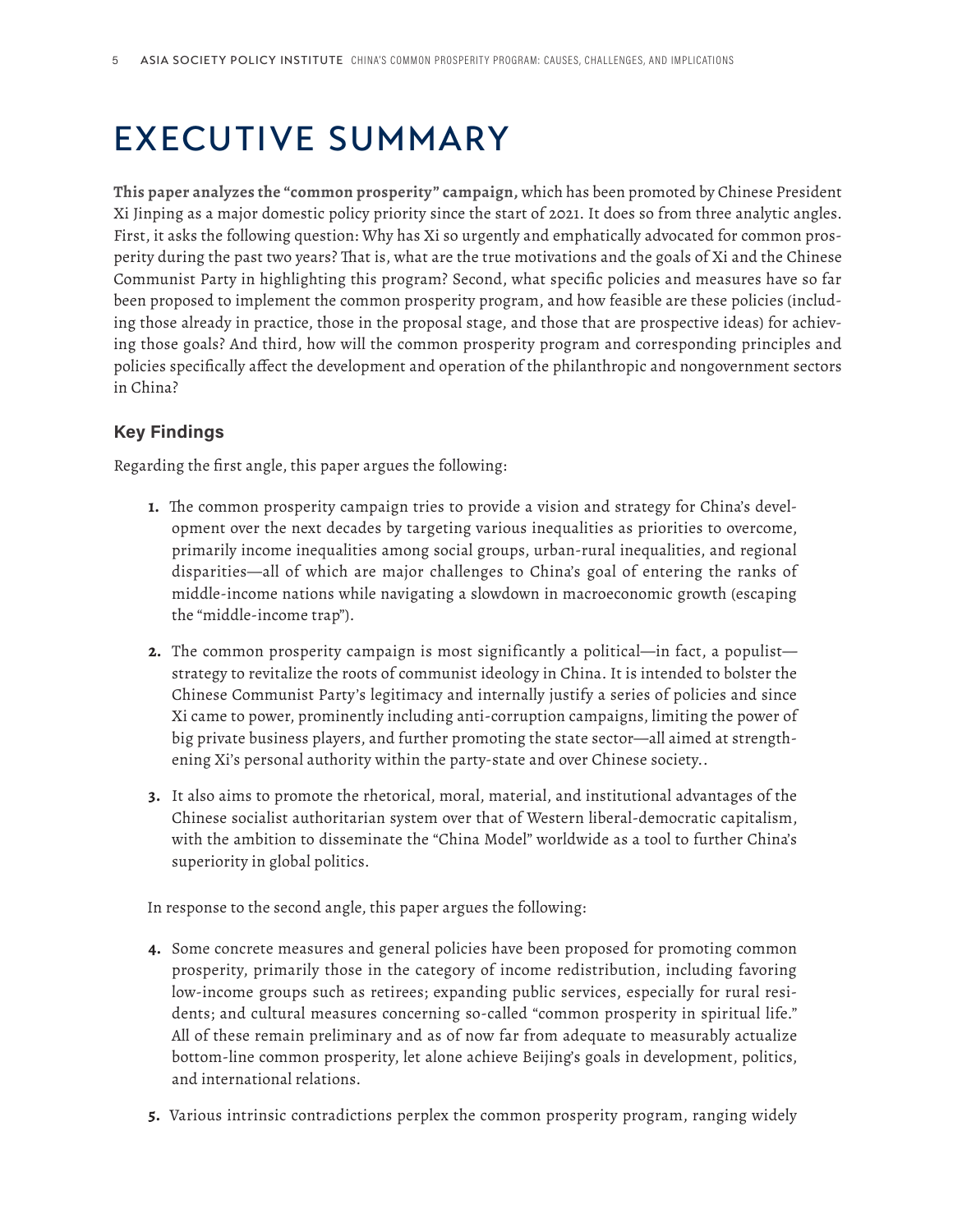from fiscal constraints and the economic dilemma between maintaining incentives for growth and demanding effective redistribution to administrative incapability due to bureaucratic passiveness and political pitfalls such as increasing opportunities for governmental corruption.

As to the third angle, implications for the philanthropic sector, the paper additionally argues the following:

**6.** The Chinese regime explicitly devotes attention to the development of philanthropy as part of promoting common prosperity, which would seem to indicate growing opportunities in China for both domestic and international philanthropic organizations. However, it is

not at all clear that those large-scale donations of funds made so far in the name of common prosperity by big private businesses, such as Alibaba and Tencent, have been voluntary and sustainable, rather than due effectively to political pressure in the short term.

**7.** In the medium term, the Chinese state is likely to have a significant interest in encouraging greater philanthropic activity in pursuit of the goals of the

In the mid- to long-term, however, it can be predicted that the Chinese party-state will further tighten its management, regulation, and control over philanthropic organizations, especially international organizations operating in China.

common prosperity program—in part to meet large funding shortfalls—as well as the expertise necessary to maximize impact.

**8.** In the mid- to long-term, however, it can be predicted that the Chinese party-state will further tighten its management, regulation, and control over philanthropic organizations, especially international organizations operating in China, with the goal of effectively establishing a model that might be described as "your donation, for my purpose, under my complete control."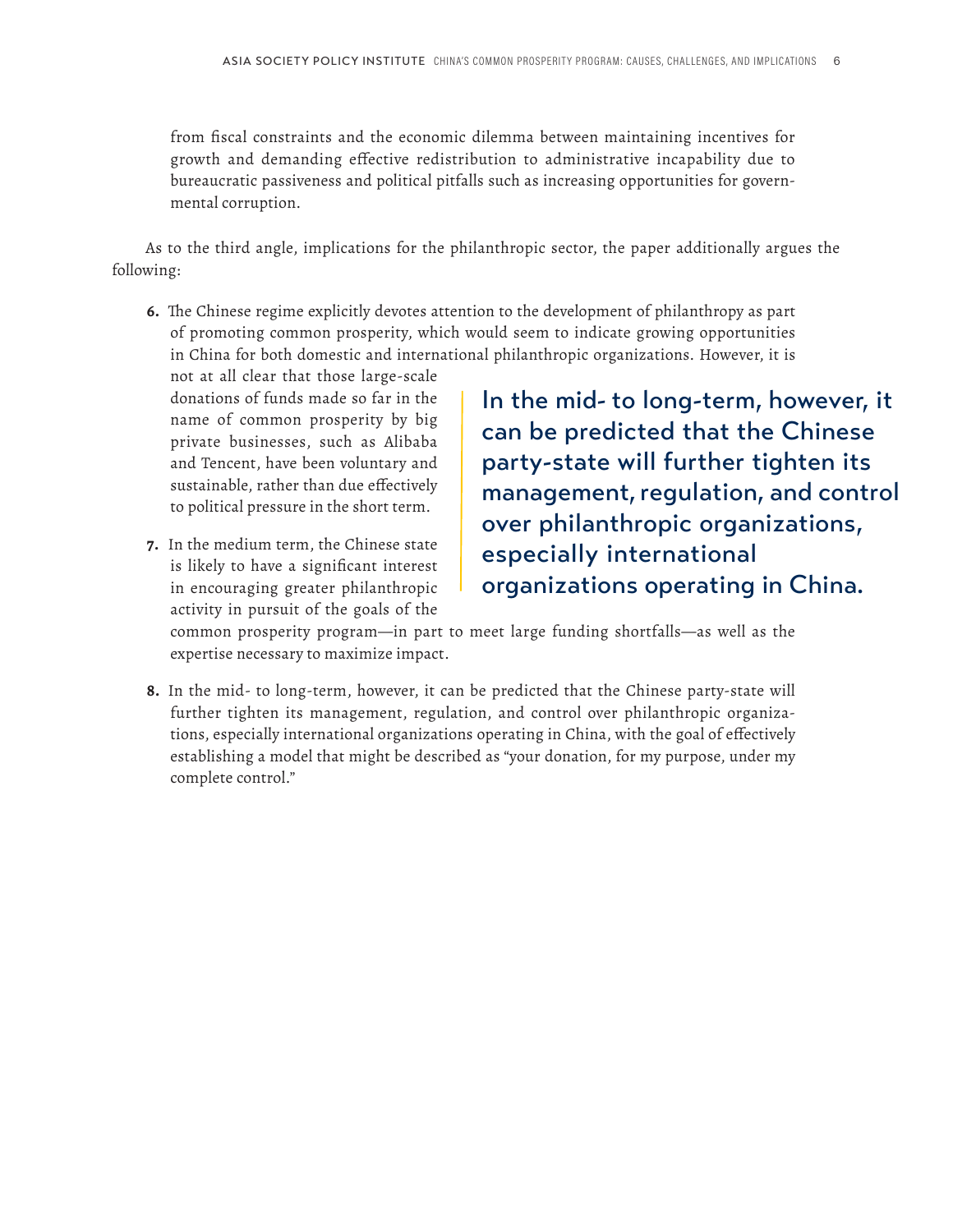### TACKLING INEQUALITIES: "Common Prosperity" as a Strategy for the Next Stage of China's Development

**"Common prosperity" has become a major theme of China's official rhetoric since the start of 2021.** This followed the delivery of a number of speeches on the topic by Chinese President Xi Jinping and then the issuing of a range of official documents. Although the term "common prosperity" has a long history in the discourse of the Chinese Communist Party (CCP), including use by Deng Xiaoping and during the post-Mao years, the reemergence and re-elevation of the slogan to a lynchpin position certainly indicates a fundamental adjustment of the party's policy platform. While raw economic growth has been the foremost priority governing China's political economy for decades, this has now changed with the shift in emphasis to common prosperity.

At face value, common prosperity seems to be a new strategy for development following the Chinese government's claimed success in eliminating poverty. In February 2021, Xi announced that China had accomplished the task of eliminating "absolute poverty" by lifting nearly 800 million people out of poverty since the 1970s, celebrating this as "a human miracle." It was after this that Xi and China's leadership

Despite success at addressing absolute poverty, the rapid growth of wealth in China has, as in many countries today, produced troubling increases in a range of inequalities.

started to promote common prosperity as a new blueprint for the next step in China's development.

Despite success at addressing absolute poverty, the rapid growth of wealth in China has, as in many countries today, produced troubling increases in a range of inequalities. China's Gini coefficient (the most common measure of economic inequality) has been notoriously high in recent decades, reaching 0.491 in 2008, while some estimates found it to

potentially be even higher, at 0.6 or more. The situation improved slightly during the 2010s, reaching 0.385 in 2016, according to the World Bank (although some researchers believe it was actually already higher than 0.5 based on their survey statistics).

In any case, the common prosperity program explicitly identifies income inequalities, urban-rural divides, and regional disparities as the major problems it aims to overcome. Its efforts are to be, according to Xi's own words, "in favor of the countryside, grassroots, underdeveloped regions, and low-income groups."

By proclaiming that China has now reached a "historic phase to sturdily promote common prosperity," Xi apparently believes that the country has entered a new era in terms of development, during which "making the pie bigger" must be complemented and balanced with much more attention given to dividing that pie in ways that let everybody have a more equitable share. With such rhetoric, Xi is trying to add some material substance to his slogan of the "China Dream" (achieving the "rejuvenation" of the Chinese nation), connecting it to citizens' ordinary quality of life.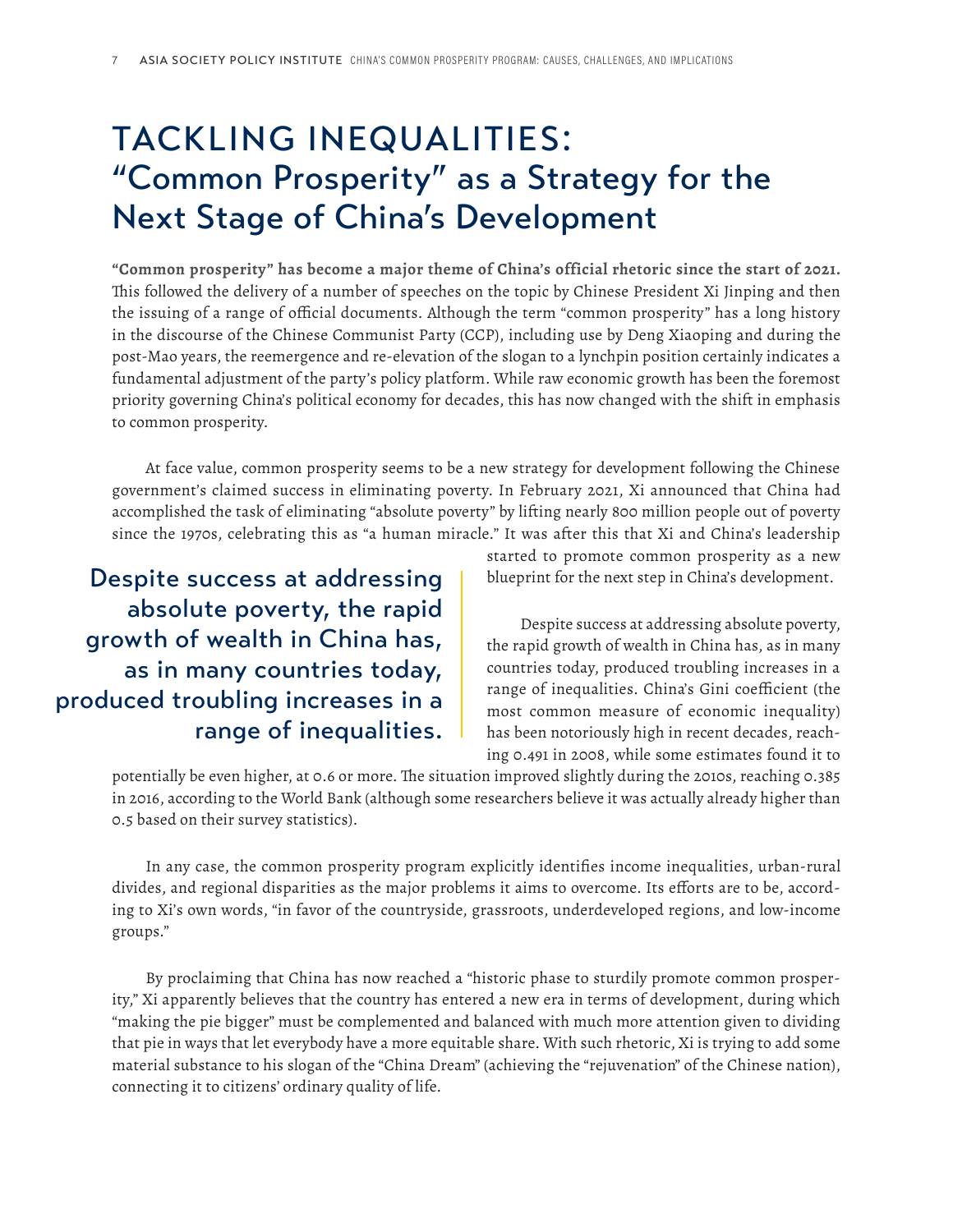The ideal goal in terms of income distribution has been described by Xi as an "olive-shaped" income structure, in which the middle-income class is large and the poor and rich classes are small. To try to attain this, local leaderships have already initiated various plans and projects intended to increase the size of the middle-income groups (as will be discussed in detail in a later section). This goal is intended to upgrade China's overall level of income per capita and, therefore, the purchasing power of consumers;

this is expected to be of great help in overcoming the middle-income trap that China might otherwise fall into if it cannot effect a transition from a low-value-added manufacturing economy to a more service-oriented economy.

From an alternative perspective, however, common prosperity can be seen, in the face of the reality of inevitably slowing Chinese economic growth, as a slogan expected to console those The ideal goal in terms of income distribution has been described by Xi as an "olive-shaped" income structure, in which the middleincome class is large and the poor and rich classes are small.

social groups that have been left behind during China's rapid development since the 1990s. When the economy experienced rapid growth, people in these groups might have dreamed about tomorrow's opportunities and their own chances of making a family fortune, overlooking temporary inequality. But they now risk becoming more and more disillusioned as the country's overall economic performance becomes less and less spectacular. If the leader provides an alternative by saying he has a new program to make the country's accumulated wealth more accessible to people like them, however, this may serve to increase social stability as well as the political legitimacy of the leader and his regime.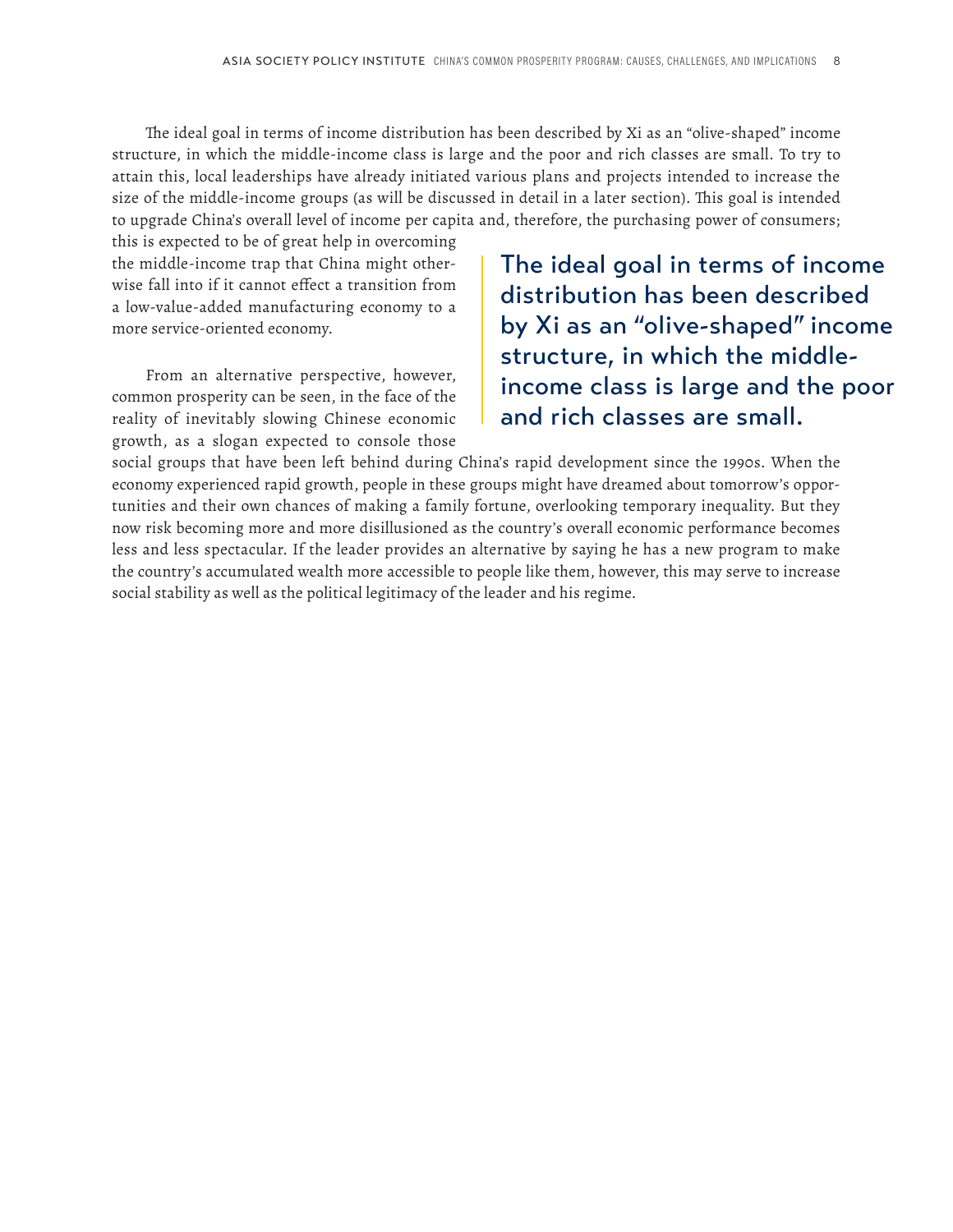## LEGITIMIZING LEADERSHIP: Political and Ideological Considerations behind Common Prosperity

**In today's China, common prosperity comes affixed with Xi Jinping's personal mark,** although previous leaders of the CCP during the post-Mao era, from Deng Xiaoping to Hu Jintao, also sometimes talked about the idea. As a political leader, Xi certainly has significant political considerations in making the slogan a core part of China's policy agenda—considerations well beyond China's development and governance. It is also a matter of power and legitimacy. Two such considerations seem to be predominant in shaping Xi's common prosperity program.

First, the program can serve to rhetorically justify a series of Xi's policies that have previously caused political controversy among Chinese political and business elites. Accordingly, it can help Xi overcome elite resistance to his policies and reinforce his personal authority during the politically critical period ahead of the CCP's 20th National Congress in the fall of 2022, when he will seek to secure a third term in office.

Since coming to power in 2012, Xi's leadership has featured intense anti-corruption campaigns, often accompanied by purges of influential CCP cadres. These have served to concentrate power in Xi's own

### In today's China, common prosperity comes affixed with Xi Jinping's personal mark.

hands, to a degree unseen in China since the era of Mao. This has occurred alongside a deep overall skepticism toward private business, including the imprisonment of some business tycoons and forceful attempts to reduce China's global economic entanglements, especially with the West. Meanwhile, Xi's policies in Xinjiang and Hong

Kong have led to sanctions by the West on China and its companies and elite figures.

All of these developments have harmed the interests of many Chinese elites, who had benefitted significantly from China's fast economic growth, embrace of globalization, the collaboration of state power and capital, as well as in some cases from the general corruption prevalent during the decades before Xi took office. Elite discontent has been growing, and many who once endorsed Xi's position and authority potentially seem to have started to change their minds. There are some signs such discontent has been increasing to the degree that it could even threaten to block Xi from entering a third term in office.

While Xi started to push the common prosperity program prior to elite discontent gaining much momentum, it would be naïve to think that an ambitious and savvy leader like Xi does not carefully calculate possible resistance when he plans a significant move of such a grand scale as securing his own lifetime tenure in power. At least, he well knows that he needs some plausible programs and policies to justify such a move, and ones capable of both mobilizing his potential supporters and enshrining his long-term accomplishments. The common prosperity program seems designed to meet both needs.

The common prosperity campaign also reflects a distinctly Chinese version of what could be called "populist politics," with the intention being to turn to the "masses" as leverage in fighting against elites, much as Mao did during the Cultural Revolution. As an admirer of Mao, Xi has turned to those social groups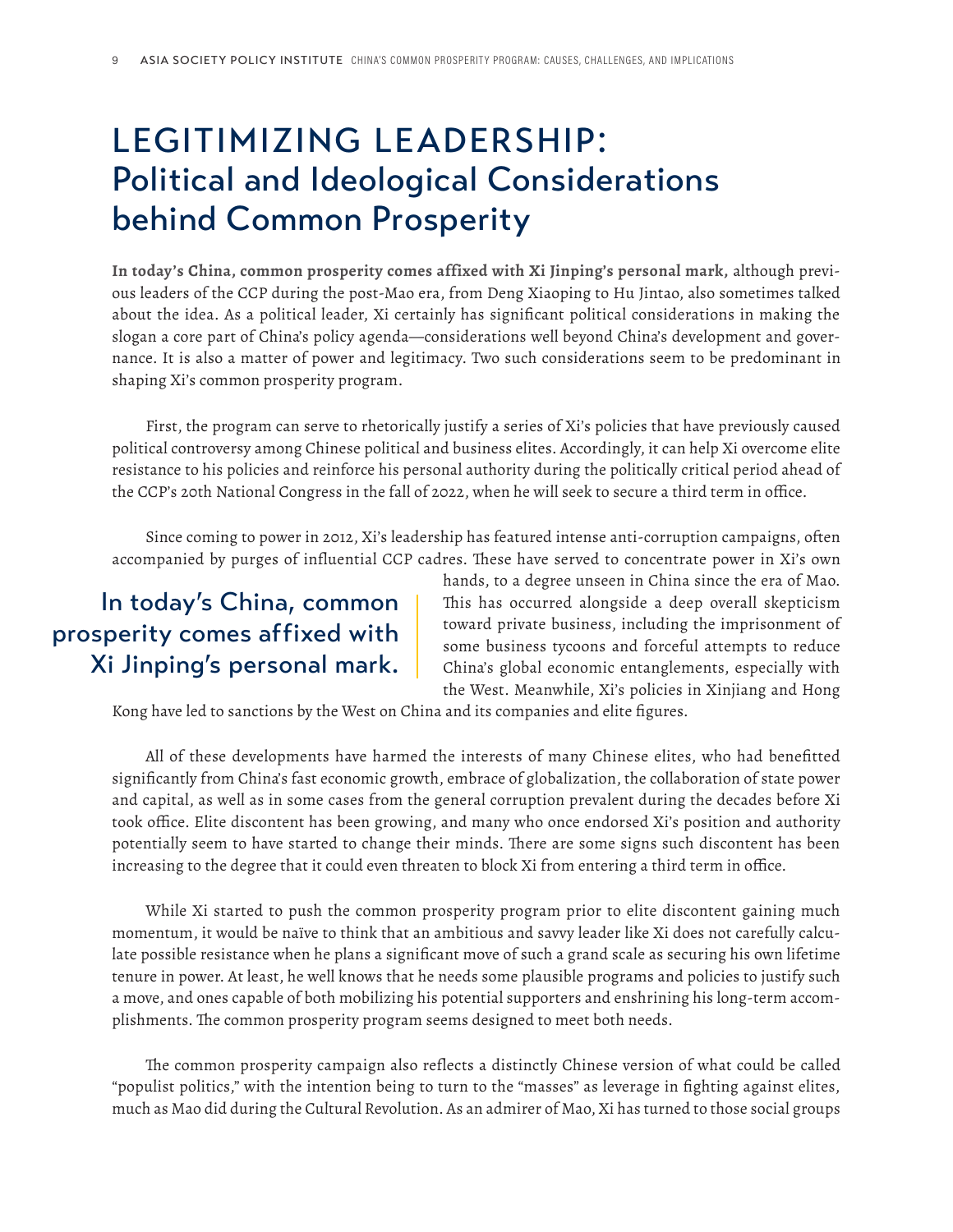who have been left behind by China's rapid growth. With this new populist message of common prosperity, Xi's propaganda machine is explicitly telling these audiences that Xi is not working for himself or the party elites, but for the common Chinese people. In this way, Xi is able to strike at his political enemies in an elite power struggle even as he positions himself as a man of the people.

Second, the common prosperity program attempts to revitalize Marxist-Leninist ideas in a way that can bolster the legitimacy of the regime and Xi as leader. From a historical perspective, the fact that communism was able to win power in China was to a great extent due to its promise to the poor that they could become prosperous. In today's China, such an idealistic message is again becoming more and more attractive as income gaps and other inequalities

widen and social mobility becomes more difficult.

Xi's emphasis on "common prosperity in spiritual life" as a key aspect of his program is important in that it signals Xi is attempting to establish an alternative, or reformulated, ideolog-

#### The common prosperity campaign also reflects a distinctly Chinese version of what could be called "populist politics."

ical core for the party and nation. Although the meaning of the phrase is not clearly elaborated, "spiritual life" in the Chinese context is closely connected with official ideology, though with less historical taint and more connections to traditional Chinese cultural influences.

Finally, revitalizing communist ideology also helps establish internal coherence for Chinese elites. While these elites have benefitted from their involvement in market practices and from embracing capitalist globalization, their ability to accumulate personal and family wealth is also intimately connected to the position, power, and privileges provided by the Chinese Communist Party system. Reemphasizing the ideological roots of the party helps cement the regime and its common interests—including wealth accumulation derived from capitalist economic activity.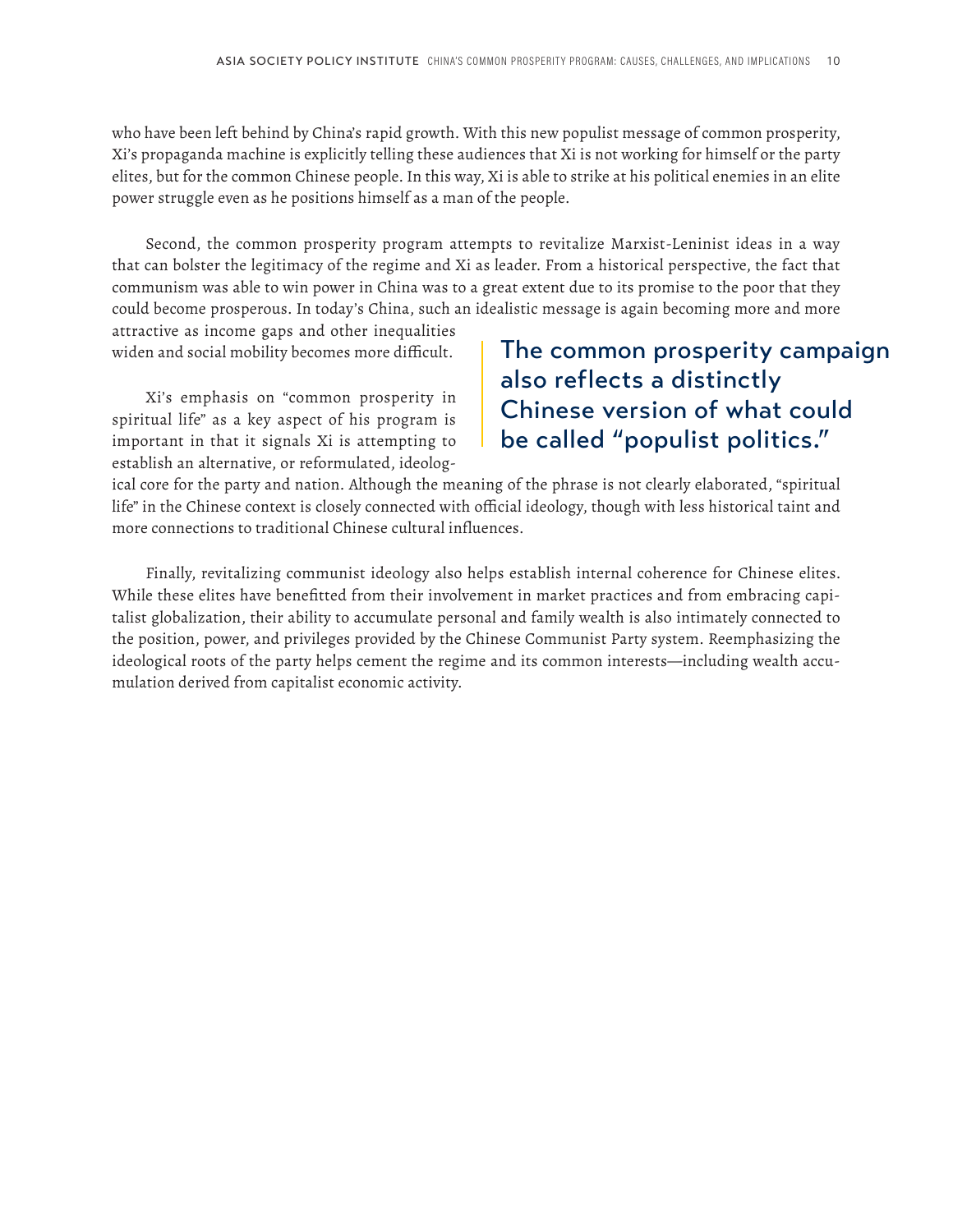## ESTABLISHING THE SUPERIORITY OF THE "CHINA MODEL": The Global Ambitions of Common Prosperity

**At the center of Xi's China Dream is promoting China's global status** and moving China closer to what he has described as the "center stage of the world." To the CCP, the "center" means something well beyond its geographic sense. Rather, the phrase means to be supreme and authoritative and to exercise predominantly hierarchical leadership. As part of the China Dream, common prosperity has been proposed as playing a role in exploring a feasible path for China to accomplish the CCP's global ambitions.

Judging that the current global trend is, as Xi has put it, "the rise of the East and the decline of the West," the CCP has focused on identifying and advertising many flaws, or alleged flaws, in Western liberal-democratic nations. One of the most prominent is the large and growing gap between rich and poor—a long-standing problem that has sparked political turmoil and that democratic governments often seem incapable of effectively dealing with. Xi's common prosperity program, however, emphatically addresses this gap, explicitly citing this as its policy intention in part to further distinguish the so-called "China Model" of development as an alternative to the Western capitalist development model. When requiring Zhejiang Province to take the lead in demonstrating common prosperity, for example, Xi was quick to emphasize that it should provide "an important window to comprehensively showcase the superiority of the socialist system with Chinese characteristics." Xi's anti-monopoly crackdown on Chinese technology giants has also been praised as serving to protect consumers and contrasted with U.S. policymakers having done "almost

Xi implies that the West is incapable of tackling contemporary challenges, including inequalities, and that this is not only political but also in fact systematic.

nothing to rein in Facebook," despite serial revelations of the company's "questionable practices" and the "deep societal problems its business model has caused."

Xi himself has denied that either liberal capitalism or welfare capitalism (i.e., a strong social democratic welfare state) is alone sufficient to achieve common prosperity. By thus

taking aim at both the American and dominant European models of capitalism, Xi implies that the West is incapable of tackling contemporary challenges, including inequalities, and that this is not only political but also in fact systematic. By contrast, this implies that the CCP's system and institutions possess the necessary remedies to the troubles that liberal-democratic-capitalist institutions have created but have been incapable of overcoming. In doing so, this approach both echoes classic communist ideological critiques of the "decadent" capitalist West and offers an ideological alternative.

Common prosperity is more than that, however. Unlike during China's communist past, Xi's China is not hesitant in competing with the West to offer a system capable of creating vast wealth as well as addressing inequality—or at least that is the idea. As one People's Liberation Army general has written, the common prosperity program would aim to redraw the map of the world's wealth distribution, that is, from West to East and North to South. And in time, it is imagined, the Chinese regime's relative success over Western democracies would be profound enough to demonstrate all the institutional, material, moral, and even spiritual advantages of its political system.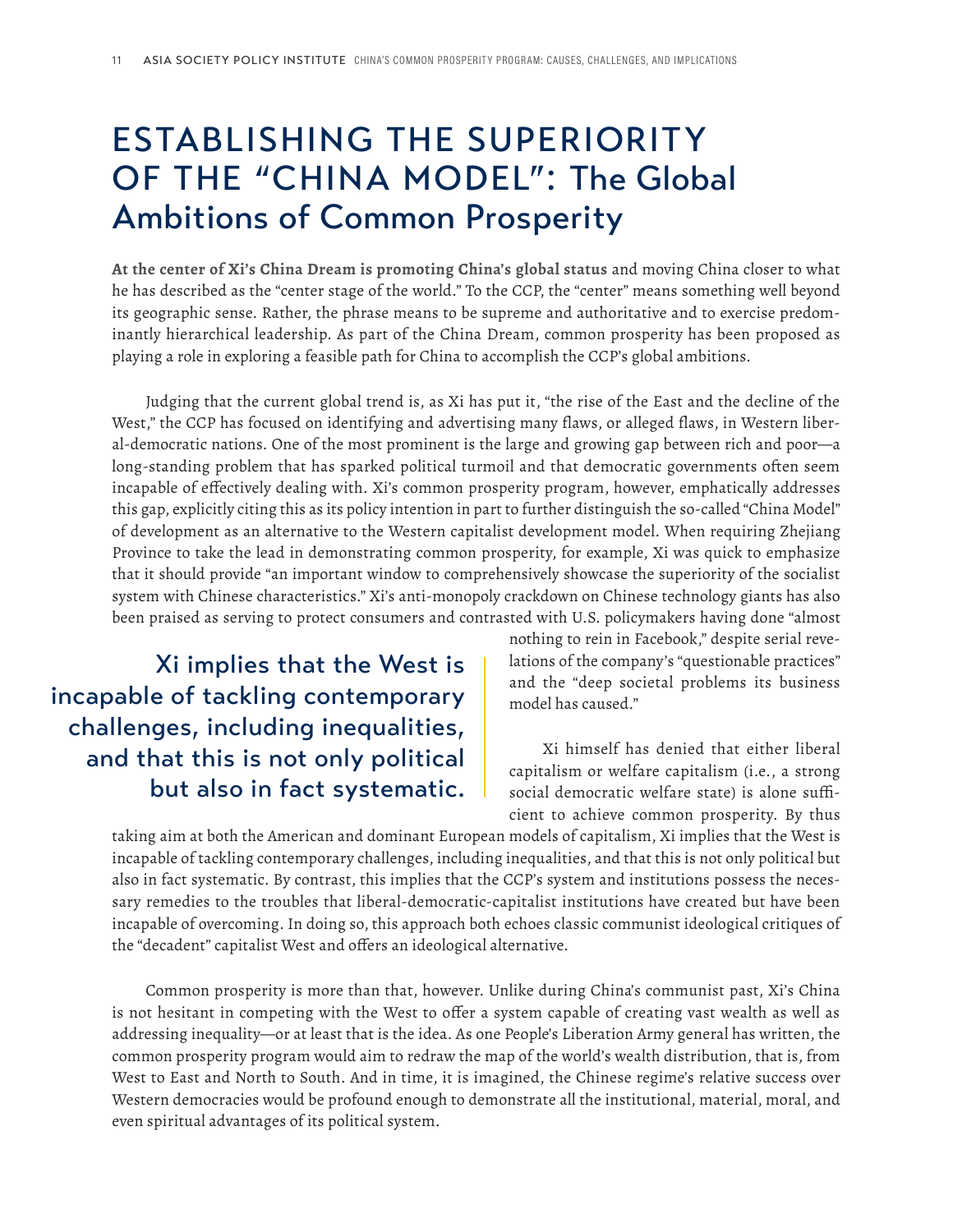## GRANDIOSE PICTURES, INADEQUATE MEASURES: Can China Actually Achieve Common Prosperity?

**Xi Jinping has something of a propensity toward grandiose displays intended to impress,** and the common prosperity program is no different. However, Beijing has yet to formulate policy measures to actually fulfill most of the promises of common prosperity.

Since the summer of 2021, national authorities and many local governments have issued some official documents trying to elaborate on common prosperity, but the program remains mostly an outline, if not a mere slogan, without much detail on what is to be done. Even in Zhejiang Province, which was

selected in early 2021 as a "common prosperity demonstration zone"—and where Xi reportedly began to implement some elements of the ideal of common prosperity during his capacity as provincial party secretary there in 2002–2007—it is still difficult to find specific measures proposed

#### Beijing has yet to formulate policy measures to actually fulfill most of the promises of common prosperity.

and implemented as part of realizing common prosperity. In general, it seems to be too early after the program was proposed for officials to have worked out many concrete measures.

There is, however, at least something of a roadmap for what is supposed to be measurably achieved. According to Xi's own elaboration, four aspects must constitute making "substantive progress" toward common prosperity:

- **1.** Reducing income inequalities;
- **2.** Equalizing public services (between classes and geographic regions);
- **3.** Actualizing common prosperity in spiritual life; and
- **4.** Promoting rural development.

He has also put forward a timetable: by 2025, the end of the current 14th five-year plan for 2021–2025, income gaps are to be reduced (though by how much is not clear); then by 2035, "substantive progress" should be achieved, especially in equalizing "basic public services"; and by 2050, China is to realize common prosperity in full, with income disparities being reduced to "reasonable degrees."

In terms of reducing income disparities, Xi envisions a further four general paths of policy action:

- **1.** Enlarge the percentage of middle-income groups as a share of the population;
- **2.** Increase the basic incomes of low-income groups;
- **3.** Reasonably adjust high incomes; and
- **4.** Ban and police illegitimate incomes.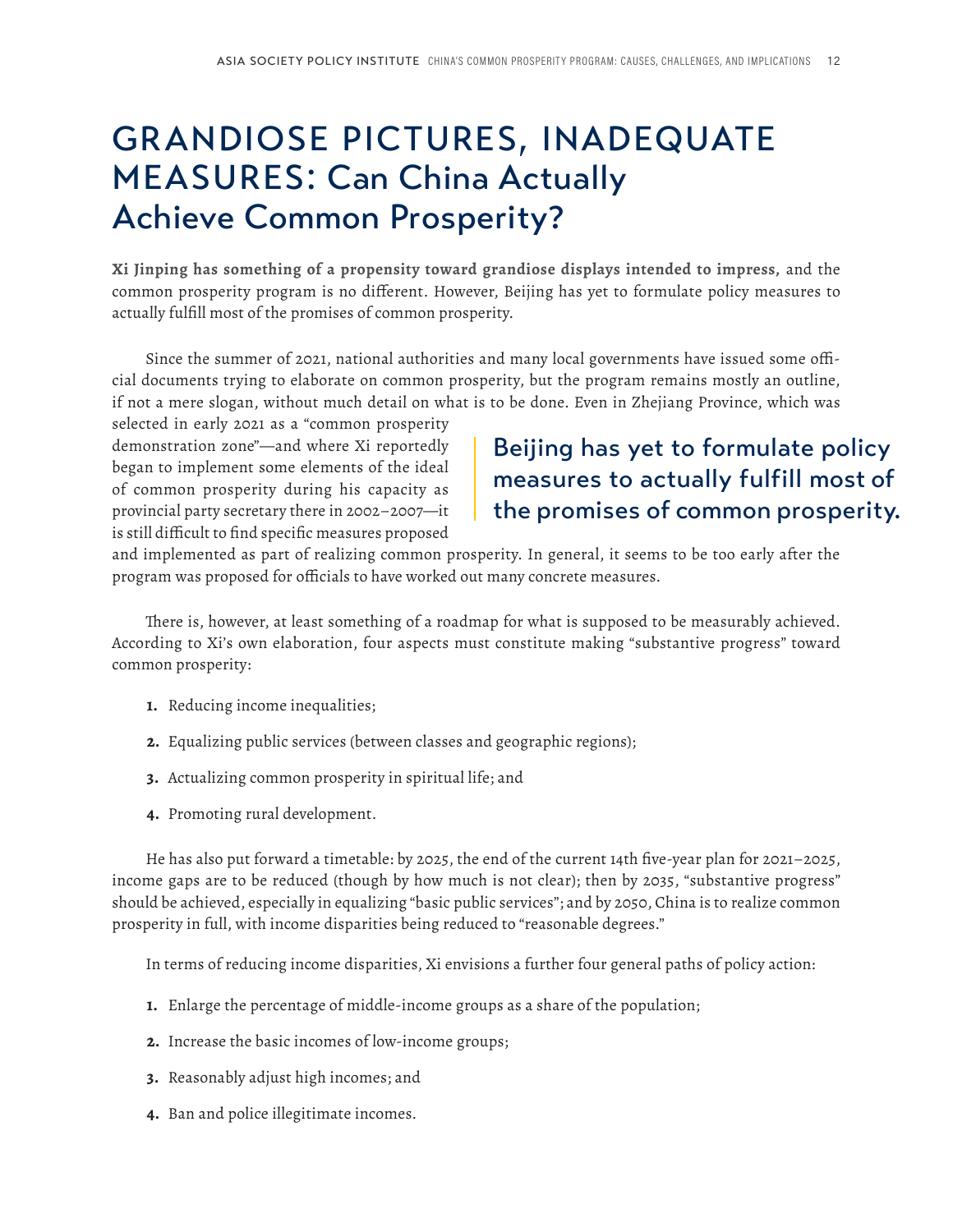To date, the measures taken by central authorities to "adjust" high incomes seem to be the most dramatic, efficient, and effective, in part because many high-income individuals are seen, at least in the popular mind, as under suspicion of being the beneficiaries of "illegitimate incomes." This line of reasoning is consistent and mutually reinforcing with Xi's landmark anti-corruption campaigns that date to the very beginning of his time in office, as well as the alternative common prosperity priority of enforcing anti-monopoly rules in the private sector. In both cases, state coercion can get the job done in a relatively straightforward way.

Meanwhile, however, pertinent socioeconomic policies and legal measures addressing more foundational problems remain virtually absent in concept, let alone ready for effective implementation. This may in part be due—in addition to the basic difficulty of resolving such problems—to the fact that such poli-

### Pertinent socioeconomic policies and legal measures addressing more foundational problems remain virtually absent in concept, let alone ready for effective implementation.

cies are naturally more controversial because of their echoes of the Mao era.

It would be unfair, however, to say that Xi has not tried to shape relevant fiscal policies for implementing these redistributive goals. He did attempt to mobilize taxation as a major tool for adjusting income disparities, though so far not to conclusive success. In October 2021, after many years of discussions about implementing a real estate property tax,

the National People's Congress (NPC) announced that pertinent pilot programs for five-year experiments on such a tax would start in some selected regions. So far, however, the State Council, which is authorized by the NPC to carry out the pilot programs, has not taken action to identify the regions selected or when the five-year pilot period will start. Such pilot programs have actually already been carried out for 10 years now in Shanghai and Chongqing, but it seems that the national government still has a lot of questions regarding the details of the relevant legislation, including the tax rate itself. Chinese residents highly value the possession of real estate as a reliable form of property investment; it was reported in 2020 that about 70 percent of the wealth held by Chinese households was in real estate. Some 40 percent of households owned two residential houses, with most of them belonging to middle-income groups. Were they to become the primary group to bear the burden of the new tax plan, the pertinent legislation would seemingly not be of much assistance in achieving the goal of strengthening the middle-income class. Therefore, we should assume it unlikely that a property tax will be put in place nationwide within the next five years.

Meanwhile, local governments have been given significant policy space to initiate and experiment with measures to lift the incomes of low-income groups, thereby increasing the size of the middle-income groups. The 2022 session of the Provincial People's Congresses, most recently convened in January, did highlight the theme of common prosperity and included many provincial governments announcing local measures for promoting the program, with emphasis on income disparities. In reality, their statements mostly repeated what Xi had outlined at a high level, rather than proposing more implementable courses of action.

There has been some broader policy action to date, however. In particular, a key focus of such measures is supporting the aged population by addressing the income issues that retirees unfortunately often face in China. The common prosperity program, therefore, also works as a strategy to deal with the challenges an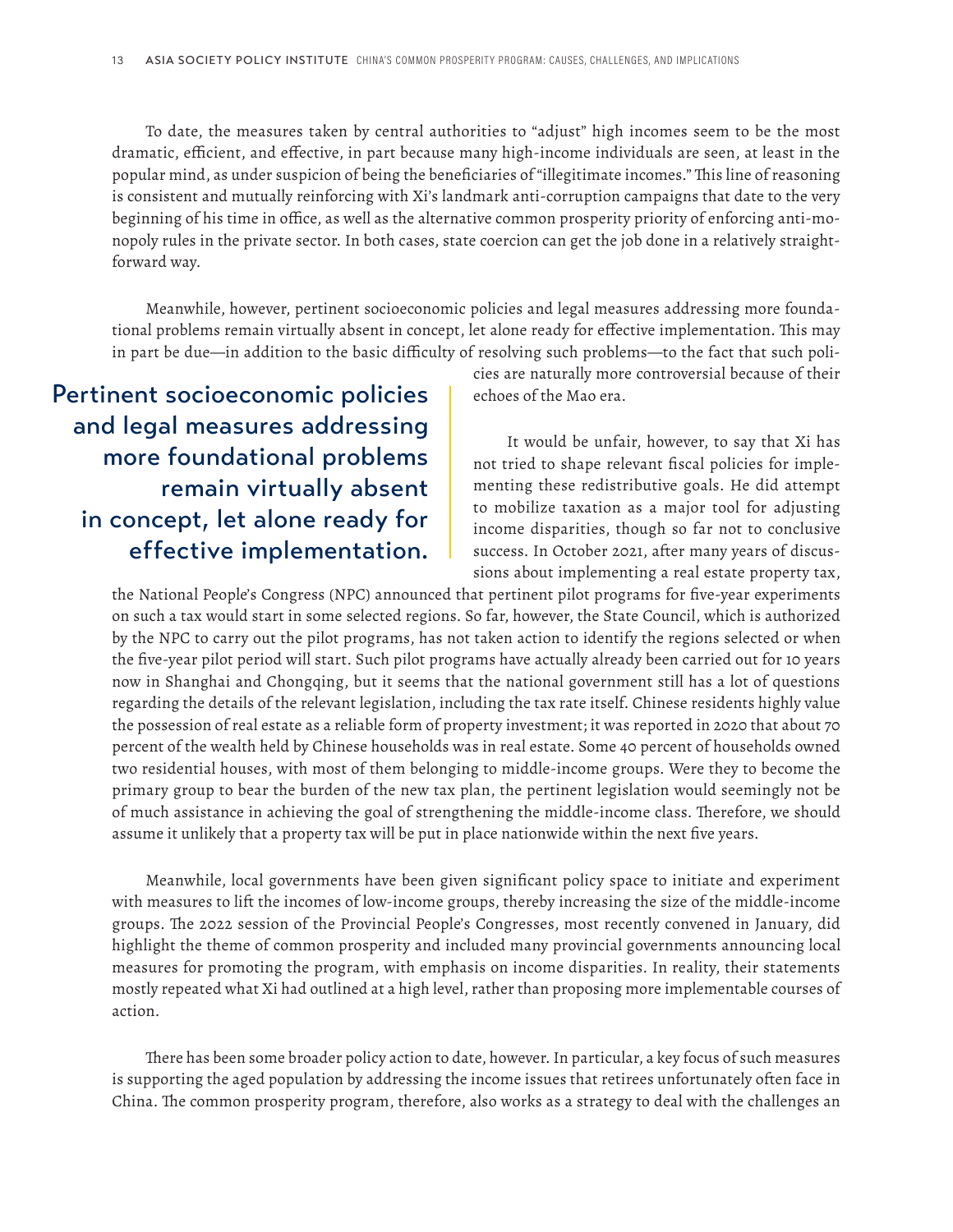aging society brings to China. In the coastal regions, where income per capita is well above the national average, Jiangsu Province announced an increase of 4.5 percent per capita in the "basic pension" for retirees, while Zhejiang set the bottom line for a resident's livable pension as above 11,000 RMB (roughly USD 1,700) annually. For the provinces in central China, local governments like that in Shanxi have vowed to "increase the weight of the middle-income groups" among the population and, in Anhui, to "push forward the project of doubling the income of middle-income groups." Many provinces in western China have also initiated various policy measures to promote common prosperity. In Yunnan, the provincial government announced that the basic pension for retirees would be continuously increased, while the Gansu provincial government announced an increase of the lowest standard of the basic pension for urban and rural residents to 113 RMB (roughly USD 15) per month per person. Shaanxi Province for its part announced the "possibility to extend the age of compulsory retirement" and pledged to "make sure that the pension is delivered on time and with the full amount"—a notable statement in its implication that such payments have previously not been delivered on time or in full.

Meanwhile, the program also emphasizes increased investment in human capital in general, which can be regarded as a measure for taking care of younger members of the population as well. Together with the emphasis on retirees, these twin goals fit China's pre-communist morality of "assisting the aged and the young," reflecting that Xi himself and the CCP in general have increasingly aimed to find moral support

from the nation's Confucian philosophical past. In terms of policy so far, Zhejiang Province has proposed that, in the next five years, 75 percent to 90 percent of pre-schoolage children have access to quality and free kindergarten, that the gross college enrollment rate reach 70 percent, that the average expected number of years of schooling reach 15.5, and that out-of-pocket health care expendi-

#### New emphasis on rural development, meanwhile, is focused on overcoming urbanrural disparities.

tures for individuals be kept at less than 26 percent of total costs (many of these steps are part of a push to improve access to public services, discussed in further detail below).

For reducing regional disparity, Beijing continues to try "improving the arrangement of richer regions assisting the poorer regions," meaning that a coastal province is paired with a poorer inland province, with the former responsible for providing material, fiscal, technological, and human resource assistance to the latter. This is a long-standing policy, however, and should not be seen as a new innovation of common prosperity.

New emphasis on rural development, meanwhile, is focused on overcoming urban-rural disparities. In this regard, some provinces, such as Shaanxi, have initiated a strategy of development prioritizing the "county economy" (the "county" is the basic administrative unit for rural China, while in urbanized areas the county is restructured into a "city"), but what the "county economy" means specifically remains unclear. In Zhejiang, the goal in this regard is set as making sure the income ratio between urban and rural residents is cut to less than 1.9 within five years. But how to actualize such equalization again remains an unanswered question.

Paralleled with reducing disparities, equalization of public services is considered an important step toward achieving common prosperity. In relevant official documents, "public services" cover a wide range of issue-areas, including education, childcare and the well-being of children, assistance for the disadvan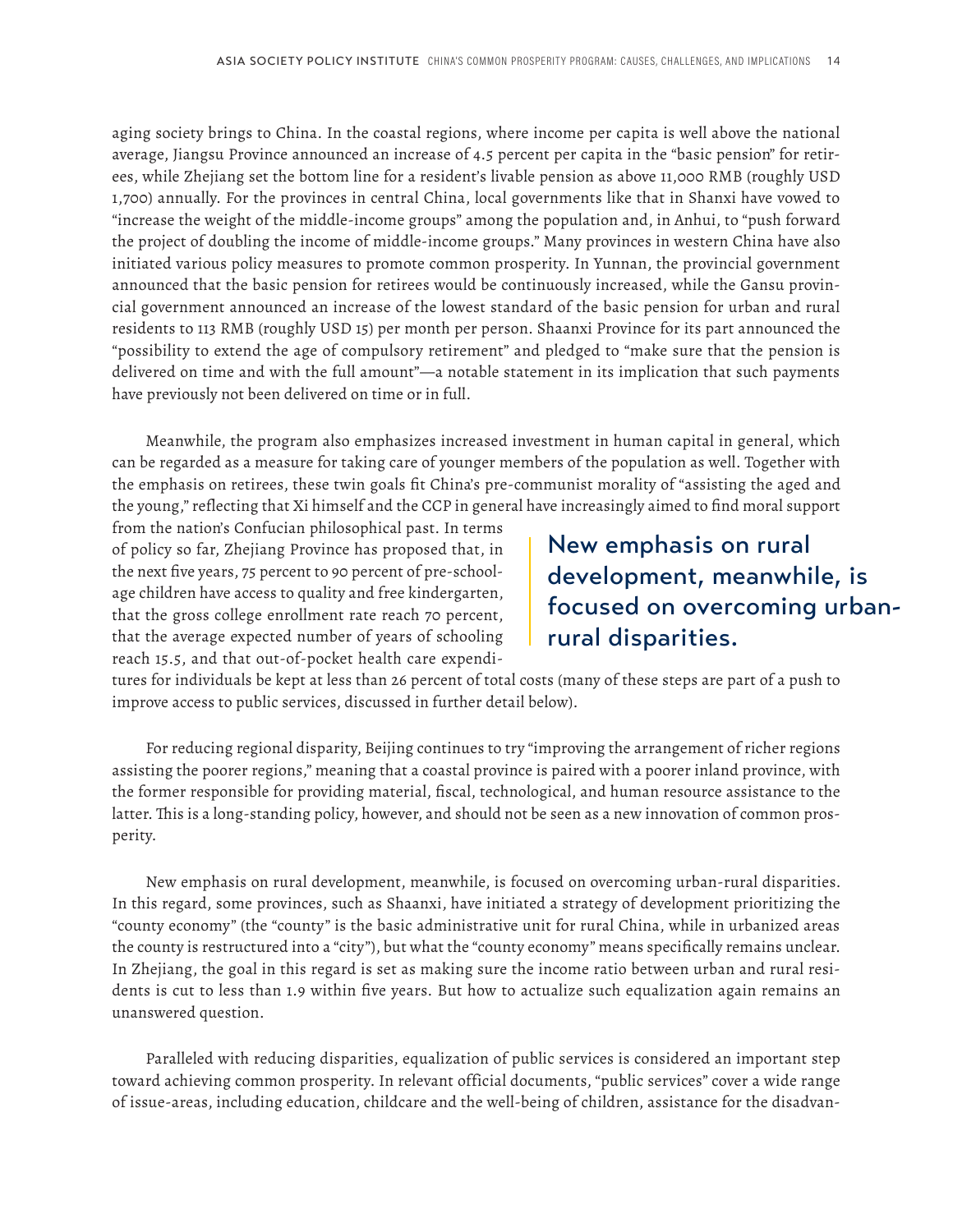taged, pensions, housing, public health, and so on. Frequently mentioned specific priorities include reducing the burden of education costs on low-income families and increasing their children's level of education, improving pension and health care protections, narrowing disparities in social protection benefits among different groups, raising the minimum level of benefits for the lowest-income groups, and providing affordable housing to new urban residents and low-income households and encouraging the construction of new rental housing in high-cost cities with large migrant populations. All of these measures are intended to target and substantively reduce various disparities. For example, were equalization of public services to be more or less actualized in early education, university education, health care, and pension

#### In general, many programs now run under the heading of common prosperity are actually not especially new.

security, the urban-rural disparity would be greatly reduced: since 1949, Chinese rural residents have had little accesses to such public services, even as urban residents have enjoyed progressively better access over the same time period. Similarly, reform of the "hukou" residence system is now especially emphasized as a priority means of institutionally facilitat-

ing equal access to education services for the children of migrant workers in urban areas. This has been on the agenda for years, however.

In general, many programs now run under the heading of common prosperity are actually not especially new. Aligning existing policies with a new political program is a common phenomenon in China, and in this case many policies that have already been in practice for years have been connected to the common prosperity program. Promotion of the state sector is one such policy. On the other hand, reducing the burden of taxes and fees faced by owners of small- and medium-sized businesses is a relatively new priority that has not previously been substantially implemented (though whether it can gain substantive progress under the common prosperity program remains an open question).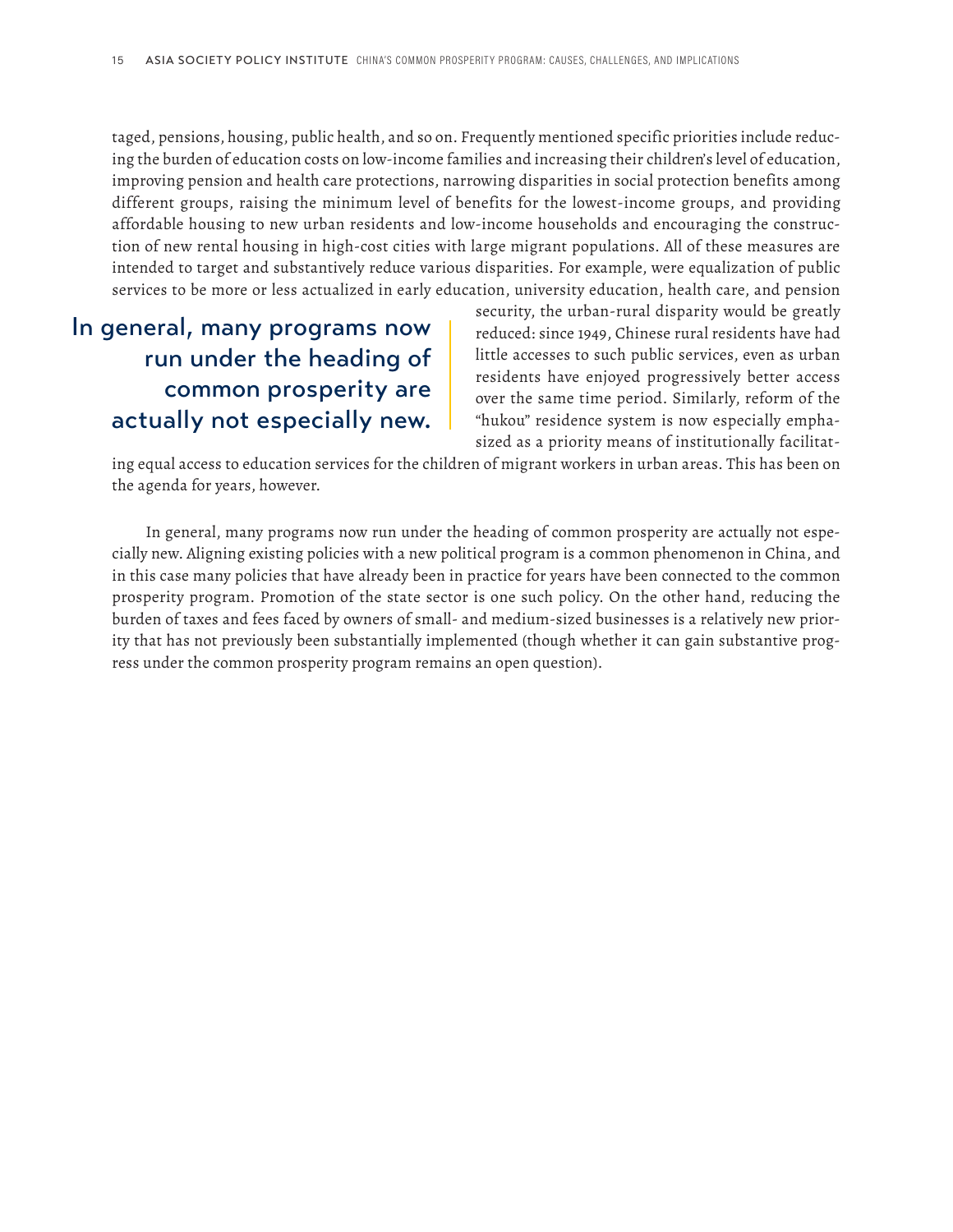### INTRINSIC CONTRADICTIONS: Dilemmas and Challenges for the Common Prosperity Program

**Xi's common prosperity program seems to be challenged by a number of intrinsic contradictions,** which can be analyzed in the following aspects.

**Macroeconomic:** At a high level, the common prosperity program faces a fundamental dilemma in terms of providing incentives for economic growth versus income redistribution. China's economic growth has already slowed significantly in recent years, due to structural macroeconomic factors; now, if common prosperity is mismanaged, the suppression of private sector business threatens to further contribute to the diminishing of economic momentum. In recent years, Xi has consistently emphasized making stateowned capital and state-owned enterprises bigger, better, and stronger. This has also been suggested as a major path to promoting common prosperity—hence, one reason for China's latest crackdown on its largest private businesses as part of an effort to "combat monopolization." While monopolization by private enterprises may certainly cause a series of problems, the private sector has made huge contributions to the growth of wealth in China—in contrast to the Mao era, when the state sector monopolized industries and commerce but the economy was largely stagnant. It is for this reason that anxiety has risen fairly widely among China's richer and middle-income classes that the vision of common prosperity could inadvertently sabotage economic growth to the extent that the practical result would be a return to the common poverty of Mao's China. Even in a more optimistic scenario, portrayed as a balanced trade-off in which the nation

tolerates lower growth rates to emphasize quality and equality, any indication of slower economic growth will certainly intensify challenges in funding the common prosperity program in the first place.

**Fiscal:** With the slowdown in overall economic growth, the Chinese government has been experiencing fiscal pressures. In particular, local governments have faced fiscal shortfalls, as they are in a disadvanIn recent years, Xi has consistently emphasized making state-owned capital and stateowned enterprises bigger, better, and stronger.

tageous position, in comparison with the national government, in terms of how state budgets are divided and their limited means of raising other revenue (land sales being the most common). The implementation of many policy measures of common prosperity requires large fiscal input, particularly from local governments. At the January session of the Provincial People's Congresses, a number of governmental reports pledged that for carrying out common prosperity policies, their expenditures on residents' well-being would be increased despite their being under fiscal pressure. But none of these reports then answered the question of how these expenditures would be funded. The national government has promised to improve intergovernmental fiscal transfers to give provincial governments more budget flexibility; in reality, however, such budget transfers are always a bitter battle between central and local bureaucrats. In addition, without institutional reform, there is no reason to believe that local bureaucrats now have an upper hand in this contest. Furthermore, no specific provisions have been mentioned on fiscal transfers from provincial governments to lower-level governments. The central leadership, at the same time, has already urged local bureaucrats to "rationalize fiscal expenditures" to ensure the social protection of low-income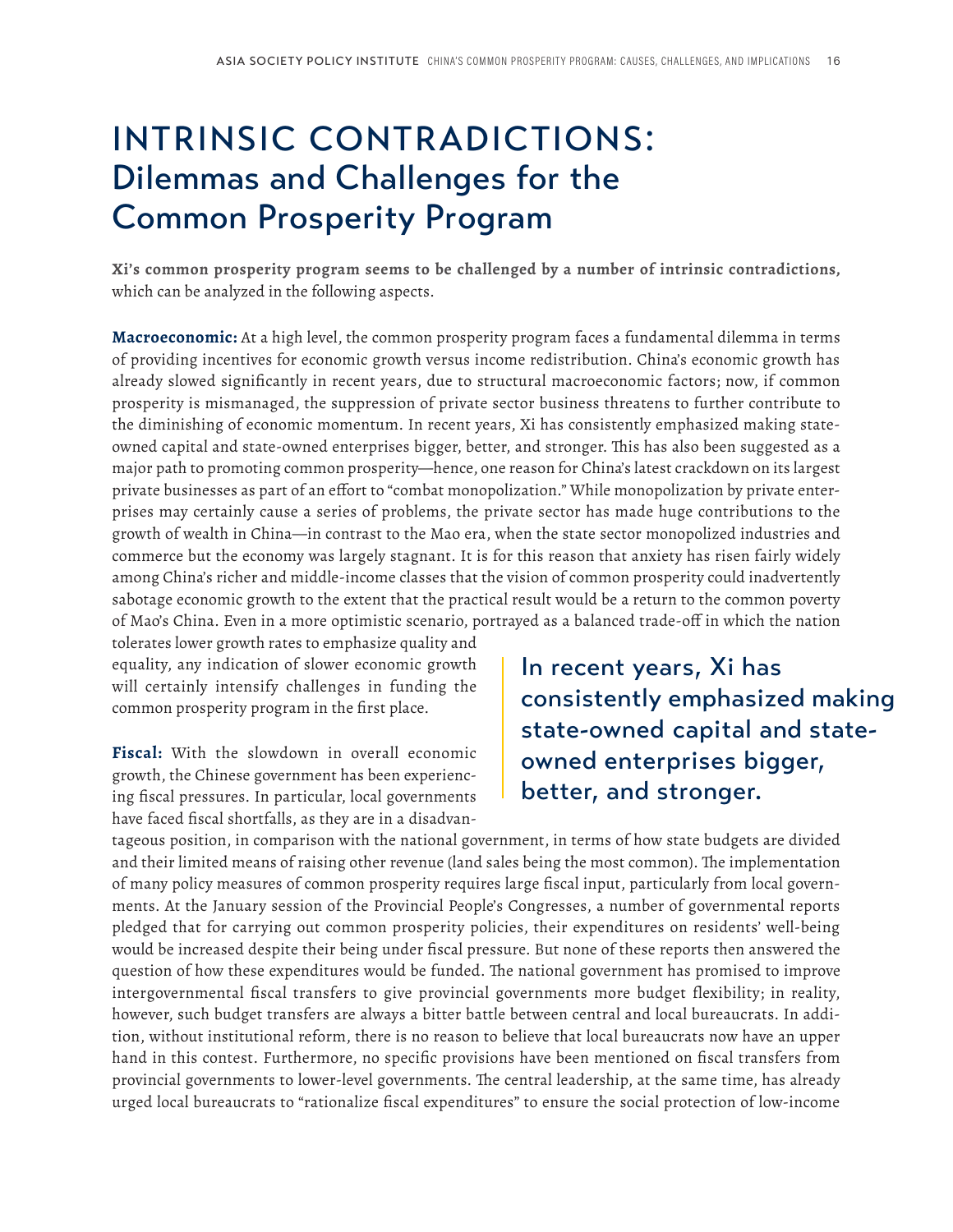groups, while also criticizing local governments for their "irrational" behavior in public expenditures.

**Institutional:** The problems the common prosperity program aims to tackle are rooted in China's political and economic institutions, which supported the country's fast economic growth in past decades. Institutional reforms, therefore, are necessary for overcoming those problems now leading to slower growth. Xi, in his relevant speeches, has mentioned the possibility of such reform—for example, fiscal transfer and hukou system reforms—but so far corresponding measures have yet to be proposed. In a similar vein, without fiscal reforms and reforms of budgetary politics, it appears difficult to achieve funding levels, even equivalent to those available during past decades of robust growth, sufficient to support a significant expansion of public services and social protection for underprivileged groups.

**Administrative:** At least since mid-2021, many provinces have reduced salaries of middle- and lower-ranking bureaucrats and other employees of state organizations. This might free up money for funding common prosperity programs, but it will also cause further problems. As local governmental staffs are supposed

There is a notable contrast between the state's emphasis on improving the socioeconomic interests of the low- and middle-income groups and its firm desire to limit those same groups' participation in public decisions about who gets what.

to play a pivotal role in implementing common prosperity projects, it is hard to imagine that with their own salaries and incomes cut, they will have any strong enthusiasm to take on new duties.

**Corruption:** The common prosperity program relies on state policies and bureaucratic action for initiatives and implementation, which necessarily creates tension between state dominance in resource allocation and anti-corruption

efforts. Common sense can predict that some of those cadres whose income is reduced but whose power regarding resource allocation is increased will find both legitimate and illegitimate ways to benefit their own and their family's interests while managing common prosperity projects. Such corrupt behavior, if not constrained, will victimize those people who are intended to benefit from the common prosperity program.

**Political:** There is a notable contrast between the state's emphasis on improving the socioeconomic interests of the low- and middle-income groups and its firm desire to limit those same groups' participation in public decisions about who gets what. While low-income groups' participation in governmental decision-making is constrained as much by a lack of socioeconomic privileges as by anti-democratic sentiment, authorities may have some concern that middle-income groups may begin to demand more political representation as their size and consumer power increase. It is perhaps notable that whereas Chinese documents consistently use the phrase "middle-income groups," in the English-speaking world it is often translated into the "middle class." It seems that the wording used by authorities in this case is carefully chosen to avoid the political ramifications that the term "middle class" might entail. The Chinese government's official goal of creating the conditions for the growth of "a large, prosperous middle class"—often seen in the West as vital to the health of democratic polities—could in this regard be misleading for some Western readers.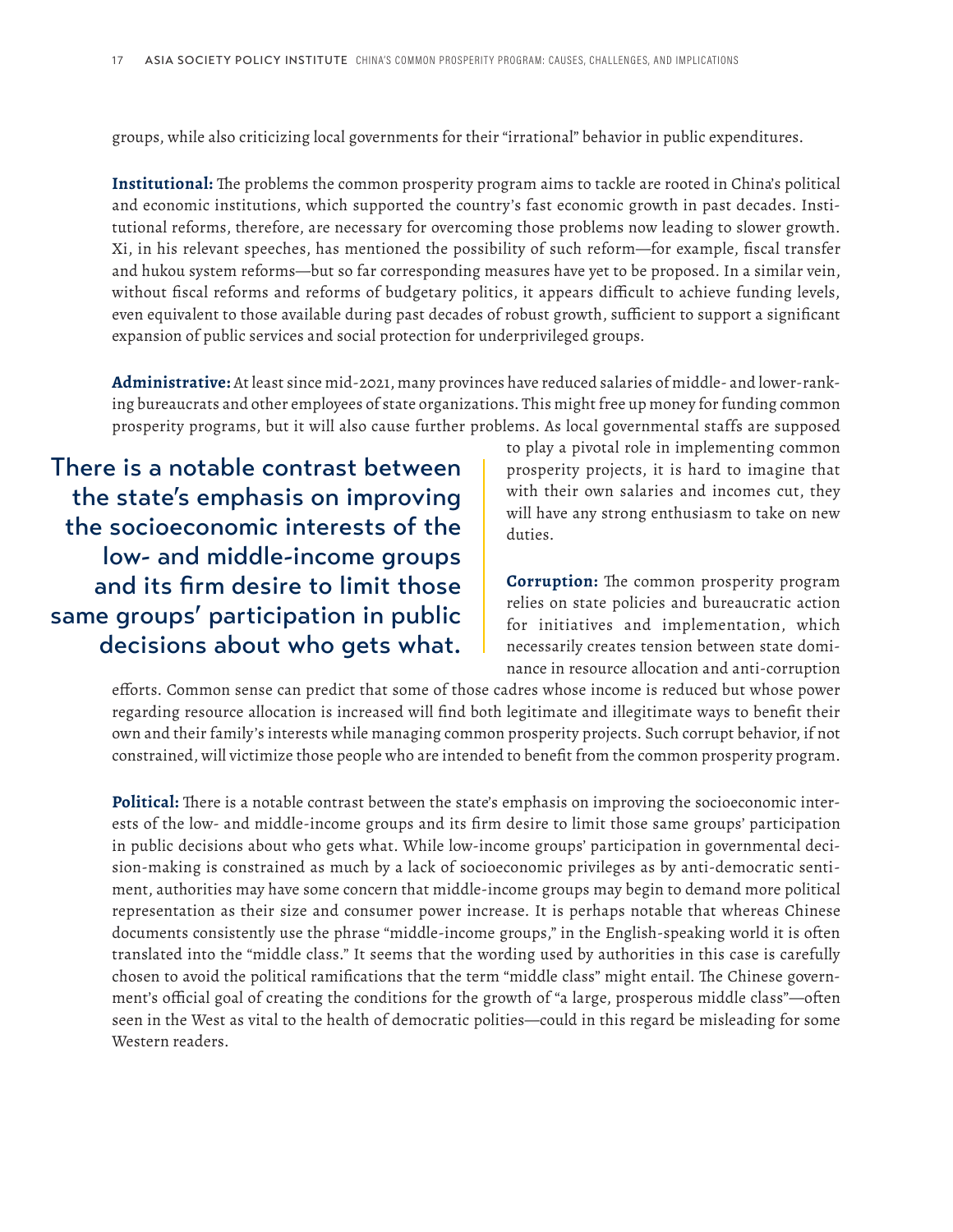### YOUR DONATION, MY CONTROL: Common Prosperity's Implications for Philanthropy

**Encouraging greater charitable donations by the wealthy, especially private entrepreneurs, is a significant part of common prosperity,** according to Chinese authorities. This is referred to as "tertiary redistribution," a third source of distribution of income and resources for citizens after direct employment wages and government support. To respond to Xi's call for "the development of philanthropic means," a number of business giants, primarily technology companies such as Alibaba, Tencent, and JD.com Inc., moved quickly to announce large philanthropic donations, often totaling in the range of hundreds of billions of RMB, with the goal of "assisting common prosperity." A new wave of philanthropic donations has seemingly been unleashed, and, at least at a general level, this seems to indicate greater opportunities for both domestic and international philanthropic organizations in China.

However, it remains unclear where much of this contributed money has gone or how exactly the funds will be managed and spent. No detailed information is available to answer these questions, as most firms have not disclosed these details. It is also unclear how many of these donations were made voluntarily or were the result of business leaders' fears of political pressure. Some analysts have distinguished two categories of these new Chinese donors: those "unhappy billionaires" who needed to be "persuaded" to contribute philanthropically and those "happy millionaires" who genuinely welcome new regulations on big firms' monopolistic size and scope and who see their own chances of becoming billionaires increasing due to

the common prosperity campaign. This seems consistent with the government's stated goal of increasing private sector competition and aiding small- and medium-sized companies, while also advancing redistribution of wealth.

Overall, the Chinese government appears committed to encouraging greater philanthropy in China as part of the common prosperity program, with an emphasis on all of the priority areas discussed earlier. But it also appears A new wave of philanthropic donations has seemingly been unleashed, and, at least at a general level, this seems to indicate greater opportunities for both domestic and international philanthropic organizations in China.

unsure about how to do so in a sustainable and effective manner. As private wealth has accumulated in China, interest by high–net worth individuals in philanthropic activity has grown naturally, but to a lesser degree than is common in many other countries. The government faces a significant challenge in how to promote philanthropy that will have the socioeconomic impacts it desires in a way that encourages voluntary buy-in by donors, without making them feel as if they have been forced to donate (thus reducing their engagement in ensuring the money is spent effectively).

The situation also suggests that expertise on how to effectively manage and distribute funds to causes and recipients for maximum impact remains lacking in China, or that best practices for the local context have not yet been well developed. This would in turn suggest that the Chinese government would be encouraging of efforts to educate elite donors, foundations, and nonprofits in the country on what those best practices might be. Theoretically, this could include foreign philanthropic expertise. This has several complications, however.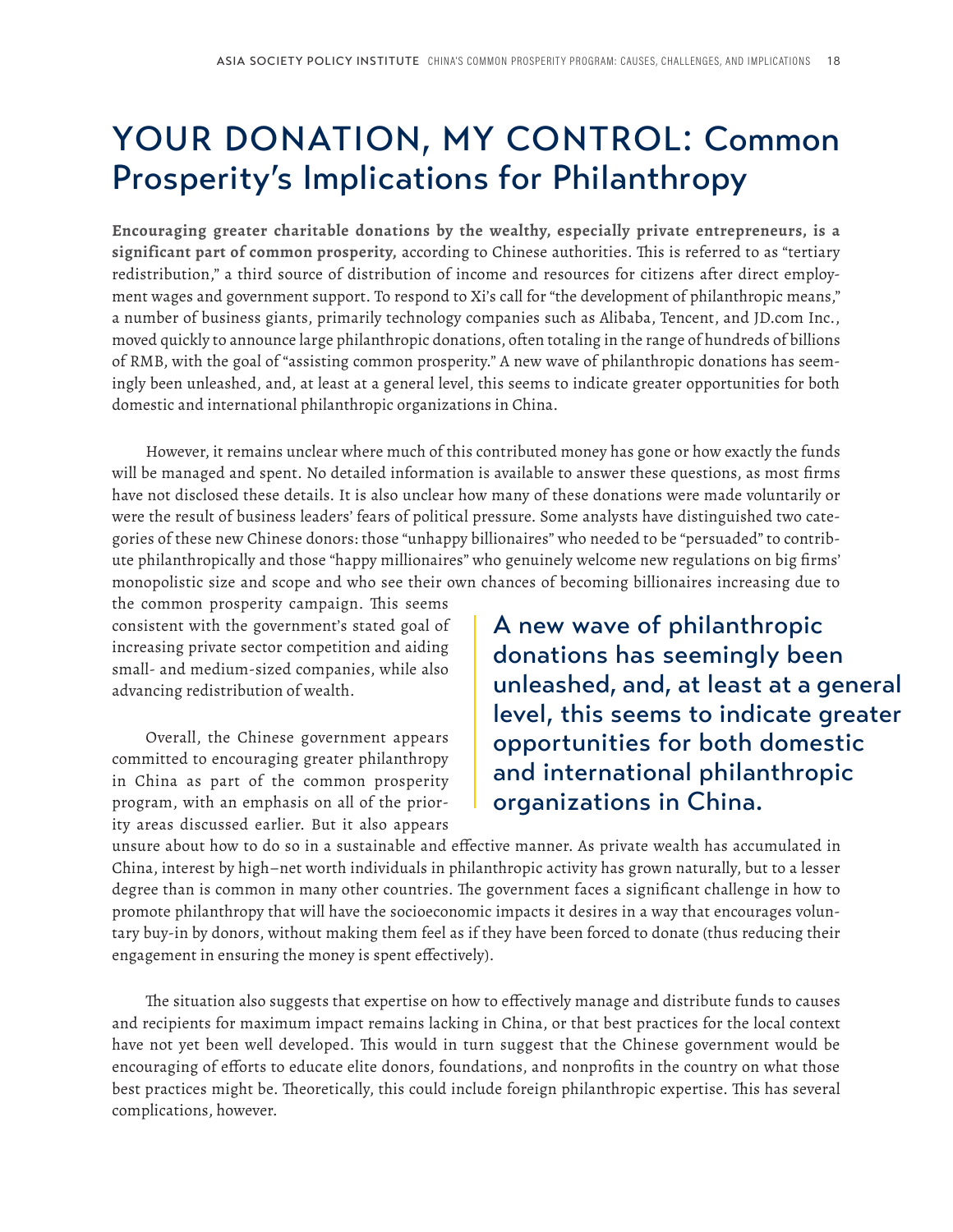The first is that the economic elements of the common prosperity campaign have gone hand-in-hand with a cultural or "spiritual" element, as previously touched on; in practice, this has involved a significant tightening of government control over cultural expression and societal organizing by non-state groups. This dovetails with a general, long-standing, suspicion of nongovernmental organizations (NGOs)—and foreign NGOs in particular—under the administration of Xi Jinping, who is deeply concerned about the potential for NGOs and other civil society groups to spread unauthorized ideas and destabilize the partystate's social and political control. This has resulted in a progressively narrower space available for NGOs to operate in China, including through the implementation of China's Foreign NGO Law, which came into

The common prosperity campaign, with its emphasis on encouraging a "purer" expression of Chinese cultural values in society, is likely to lead only to greater scrutiny of foreign NGOs interested in operating inside China.

force in January 2017 and substantially constricted the number of foreign NGOs registered to operate in China. The common prosperity campaign, with its emphasis on encouraging a "purer" expression of Chinese cultural values in society, is likely to lead only to greater scrutiny of foreign NGOs interested in operating inside China.

The second complication is that Xi's emphasis on reinvigorating the state sector of the economy as part of the common prosperity campaign means

that a large proportion of the funds donated so far may have been channeled directly into government or state-owned, rather than nonprofit, programs and activities. Institutions working with such funding and programs, therefore, may face additional challenges meeting compliance and reporting requirements both inside and outside of China, as well as challenging reputational considerations.

Ultimately, common prosperity may present both significant opportunities and challenges for the philanthropic sector. Chinese authorities' desire to see greater philanthropic activity in China appears to be genuine. Although no relevant official statement declares this regarding foreign philanthropy, it is likely that China would be pleased to see greater foreign expertise and funding in China under the right conditions—in other words, China would welcome foreign money as long as it firmly aligns with the government's own priorities, and those authorities would retain full effective control over nearly every aspect of the distribution of funds. In the long term, there should be little doubt that the state would prefer to effectively establish a model that might be described as "your donation, for my purpose, under my complete control." Philanthropic actors interested in operating in China must bear these factors in mind when considering whether or not to do so and how to have the greatest potential impact.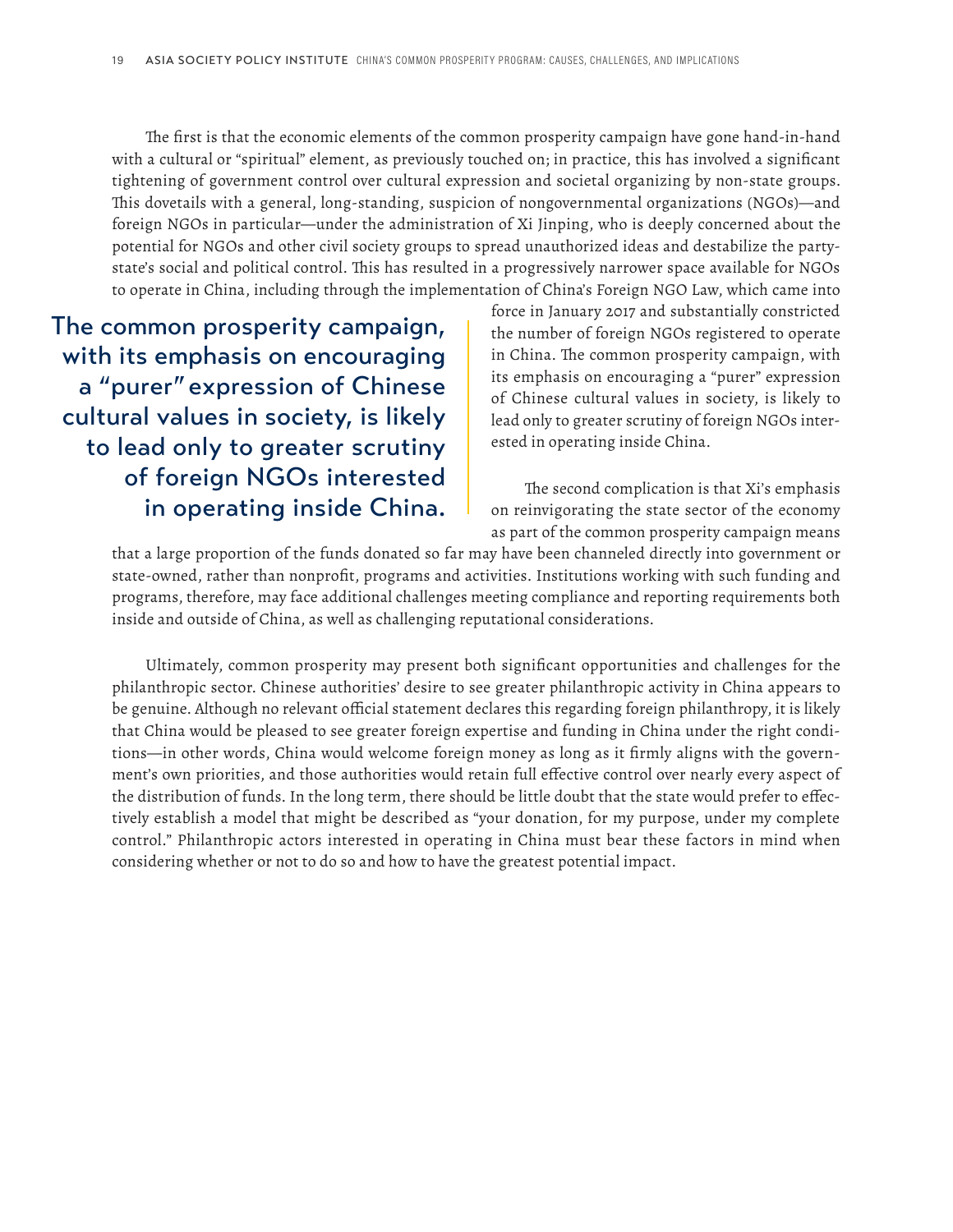### CONCLUSIONS

**Xi Jinping's common prosperity campaign is a comprehensive, redistribution-centered program with multiple layers of policy implications; yet, it remains teeming with intrinsic contradictions.** It is proposed as China's strategy for its next stage of development, as the country seeks to move from eliminating absolute poverty to facing the challenge of avoiding the middle-income trap. It is rooted in the CCP's traditional communist ideology, while envisioning the establishment of a global advantage over the Western capitalist world's ability to tackle inequalities. It is a long-term plan but is in part expected to yield immediate political utility for Xi and his allies. This is especially true in the absence of institutional

reform to rebalance a series of contradictions in China's political economy of development, ranging from that between stimulating economic growth and promoting income equality, and between the growing role of the state in redistribution and the foreseeable consequences of this resulting in market and civil-society atrophy.

In the end, the program's most important intrinsic tensions are not necessarily due to its scale or ambitions...but they flow from a shortage of practical means.

In the end, the program's most important

intrinsic tensions are not necessarily due to its scale or ambitions, but they flow from a shortage of practical means conceived for achieving its goals. One example is the gap between the program's great demand for funding needed to achieve its goals and the limit of relevant financial resources. Philanthropy may have an opportunity to flourish in China when it comes to assisting authorities to partially overcome these difficulties. But the regime's anti-Western, statist, and rigid governance mentality will significantly constrain and control the limits of international philanthropic operation in China. The coming years of common prosperity, therefore, will require deft navigation by all those organizations and individuals dedicated to working in this space.